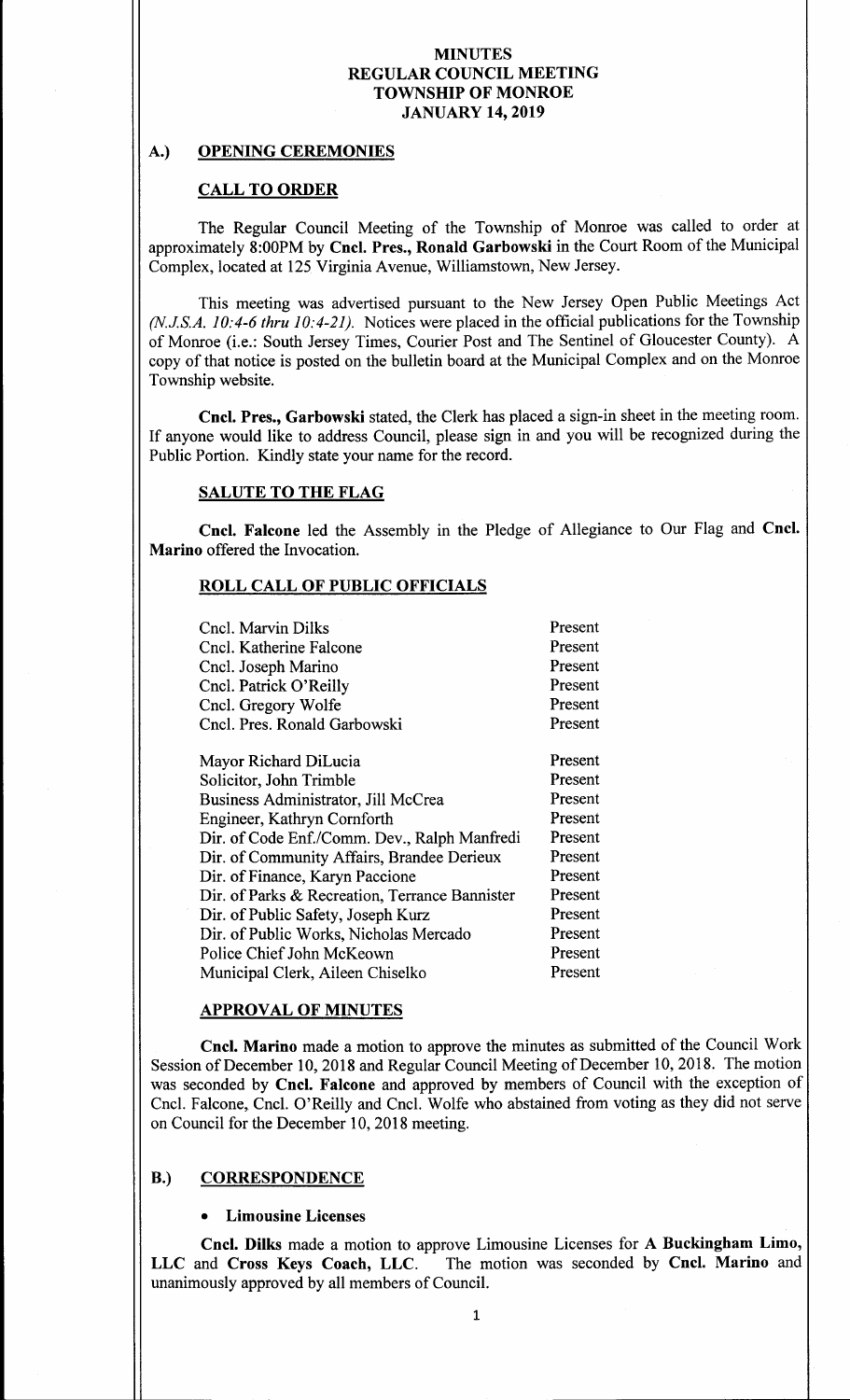#### C.) RESOLUTIONS SCHEDULED—PUBLIC PORTION

Cncl. Wolfe made a motion to open Resolutions Scheduled Public Portion. The motion was seconded by Cncl. Marino and unanimously approved by all members of Council. With no one wishing to speak, Cncl. Marino made a motion to close Resolutions Scheduled Public Portion. The motion was seconded Cncl. O'Reilly and unanimously approved by all members of Council.

R:35-2019 Resolution Awarding A Contract For Professional Services To The Municipal Engineer For Landfill Compliance Monitoring For The Township Of Monroe, County Of Gloucester, State Of New Jersey For The Year 2019

Cncl. Dilks made a motion to approve Resolution R:35- 2019. The motion was seconded by Cncl. Marino and unanimously approved by all members of Council.

R:36-2019 Resolution Of The Township Council Of The Township Of Monroe Authorizing A Lien Be Placed On Various Properties For Failure To Comply With Chapter 295 Of The Code Of The Township Of Monroe

Cncl. Wolfe made a motion to approve Resolution R:36-2019. The motion was seconded by Cncl. O'Reilly and unanimously approved by all members of Council.

R:37-2019 Resolution Of The Township Of Monroe, County Of Gloucester Changing The Petty Cash Fund Custodian For The "Township Clerk's Office"

Cncl. Falcone made a motion to approve Resolution R:37-2019. The motion was seconded by Cncl. Wolfe and unanimously approved by all members of Council.

R:38-2019 Resolution To Establish A Petty Cash Account For The Township Of Monroe In Gloucester County For The Year 2019 "Various Departments"

Cncl. Marino made a motion to approve Resolution R:38-2019. The motion was seconded by Cncl. Wolfe and unanimously approved by all members of Council.

R:39-2019 Resolution Adjusting Township Of Monroe Tax Records

Cncl. Dilks made a motion to approve Resolution R:39-2019. The motion was seconded by Cncl. Falcone and unanimously approved by all members of Council.

R:40-2019 Resolution Approving The Bill List And Paid List For The Council Meeting Of January 14, 2019

Cncl. Falcone made a motion to approve Resolution R:40-2019. The motion was seconded by Cncl. O'Reilly and unanimously approved by all members of Council.

R:41-2019 Resolution Appointing Safety Coordinator For The Gloucester, Salem, Cumberland Counties Municipal Joint Insurance Fund

Cncl. Wolfe made a motion to approve Resolution R:41-2019. The motion was seconded by Cncl. Falcone and unanimously approved by all members of Council.

R:42-2019 Resolution Appointing Fund Commissioner For The Gloucester, Salem, Cumberland Counties Municipal Joint Insurance Fund

Cncl. Wolfe made a motion to approve Resolution R:42-2019. The motion was seconded by Cncl. Falcone and unanimously approved by all members of Council.

R:43-2019 Resolution Awarding A Contract For Professional Services To A Municipal Bond Counsel For The Township Of Monroe For The Year 2019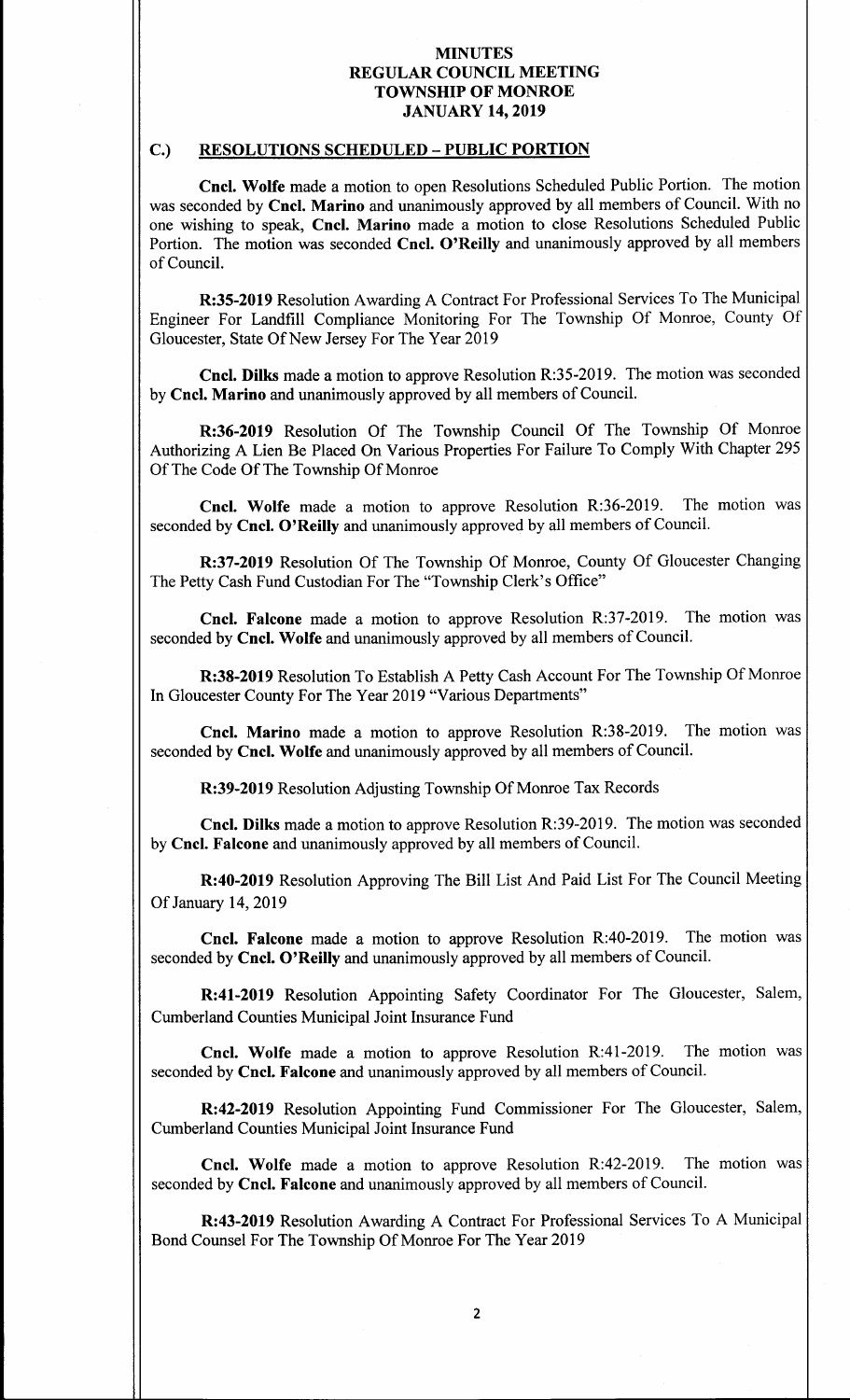#### C.) RESOLUTIONS SCHEDULED - PUBLIC PORTION (cont'd)

Cncl. Marino made a motion to approve Resolution R:43-2019. The motion was seconded by Cncl. Falcone and unanimously approved by all members of Council.

R:44- 2019 Resolution Authorizing The Township Of Monroe To Release Of The Performance Guarantee Of Paparone Homes Of New Jersey, Inc. Regarding Carriage Glen, Section 6, Subdivision #1696

Cncl. Falcone made a motion to approve Resolution R:44-2019. The motion was seconded by Cncl. Wolfe and unanimously approved by all members of Council.

R:45-2019 Resolution Authorizing The Township Of Monroe To Award The Bid Submission For The Construction Of The Owens Park Irrigation Well To A.C. Schultes, Inc. And Authorization To Enter Into A Contract

Cncl. Dilks made a motion to approve Resolution R:45-2019. The motion was seconded by Cncl. Wolfe and unanimously approved by all members of Council.

 $R:46-2019$  Resolution Appointing Alternate #1 Member To The Monroe Township Economic Development Commission

Cncl. Falcone made a motion to open nominations. The motion was seconded by Cncl. Marino and unanimously approved by all members of Council.

Cncl. Falcone nominated Shannon Morgan-Leonen as Alternate #1 Member of the Economic Development Commission. The nomination was seconded by Cncl. Pres., Garbowski. No other nominations were made.

Cncl. Marino made <sup>a</sup> motion to close nominations. The motion was seconded by Cncl. Dilks and unanimously approved by all members of Council.

# ROLL CALL VOTE TO APPROVE—R:46-2019 NOMINATION OF SHANNON MORGAN-LEONEN AS ALTERNATE #<sup>1</sup> MEMBER TO THE MONROE TOWNSHIP ECONOMIC DEVELOPMENT COMMISSION—ALL AYES

R:47-2019 Resolution Of The Township Council Of The Township Of Monroe Authorizing The Township Of Monroe To Enter Into A Contract With Triad Advisory Services, Inc. For Affordable Housing Administrative Agent Services For The Township Of Monroe, County Of Gloucester

Cncl. Marino made a motion to approve Resolution R:47-2019. The motion was seconded by Cncl. Falcone and unanimously approved by all members of Council.

R:48-2019 Resolution Authorizing The Execution Of A Contract With Brown & Connery, LLP As Special Labor Counsel For The Township Of Monroe For The Year 2019

Cncl. Falcone made a motion to approve Resolution R:48-2019. The motion was seconded by Cncl. O'Reilly and unanimously approved by all members of Council.

R:49-2019 Resolution Of The Township Council Of The Township Of Monroe Appointing Emergency Management Coordinator

Cncl. Wolfe made a motion to approve Resolution R:49-2019. The motion was seconded by Cncl. Falcone and unanimously approved by all members of Council.

R:50-2019 Resolution Authorizing Closed Executive Session Of The Township Council Of The Township Of Monroe To Discuss Personnel Matter - Chief Financial Officer Position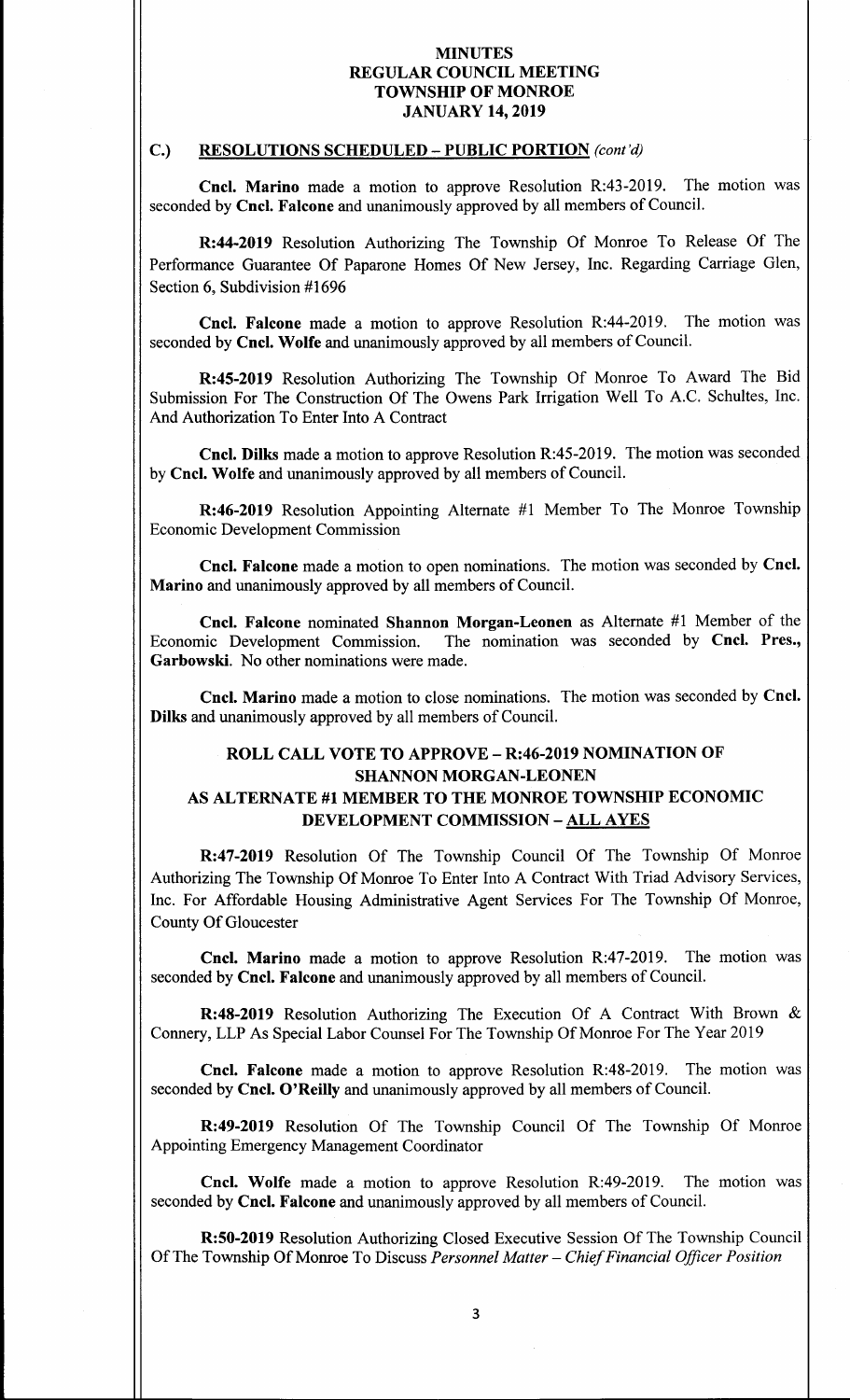#### C.) RESOLUTIONS SCHEDULED - PUBLIC PORTION (cont'd)

Cncl. Marino made a motion to approve Resolution R:50-2019. The motion was seconded by Cncl. Wolfe and unanimously approved by all members of Council.

## D.) ORDINANCES

Cncl. Pres., Garbowski turned this portion of the meeting over to Ordinance Committee Chairman, Cncl. Marino.

0:02- <sup>2019</sup> An Ordinance Fixing And Establishing The Salaries And Compensation Of The Officers And Employees Of The Township Of Monroe, In The County Of Gloucester, State Of New Jersey (First Reading & Publication)

First Reading: A copy of this Ordinance was posted on the bulletin board at the Municipal Complex. Additional copies were made available to the public.

Business Administrator, Jill McCrea spoke regarding several amendments that were discussed at the Work Session Meeting. She explained the Chief Financial Officer position<br>should indicate Chief Financial Officer/OPA, as this should be a combined position. With should indicate Chief Financial Officer/QPA, as this should be a combined position. regards to the Director of Community Affairs, the range that was listed was different from some of the other directors, as that was copied and pasted from last year, this will be deleted along with the \$6,000 that will now be in the column where the others are. In addition, the Parks and Recreation Director will be added, that position had been vacant for some time. There is also a typo in the Deputy Chief of Police salary range, it shows an extra "1" and that will be edited to reflect the appropriate amount. Mayor Richard DiLucia stated, with regards to the Police Officers, the range identifies as Police Officer/Detective, this would have to be listed separately as Police Officer and Detective. Police Officers are under the collective bargaining agreement and are identified, he believes, at a starting rate of approximately \$39,000.00. He said, there was a rush to have this Ordinance ready for First Reading for this meeting and he stated that all of the amendments will be made before the Second Reading. Cncl. Wolfe said that the Detectives should be <sup>a</sup> stipend and it would be the same as the Patrol Officers. Ms. McCrea added, in Section 2, all of the contractual positions were listed with the ranges; however, some of the ranges were not consistent with the contract. The Human Resource Director went through the list to make sure that every position in the contract is listed and any positions that were not in the contract were taken out. Ms. McCrea said the language was used that these are covered under the Collective Bargaining Agreement and said we can either leave all of them in or we can leave them out, they do not have to be in the Salary Ordinance. Cncl. Marino asked if the Collective Bargaining Agreement supersedes the Salary Ordinance, to which Ms. McCrea confirmed. She stated the reason she presented it this way was because she did not want to just come in and make big changes and this way, there are no inconsistencies with the agreement and it can be listed in the Ordinance referencing the agreement or it can be taken out altogether. Mayor DiLucia clarified that the Collective Bargaining Agreement has rates for every job and the only difference is that they do not have ranges, they have longevity increases from year <sup>1</sup> to year 5. However, they found that there are <sup>a</sup> number of people, because of the length of time that they have worked here, for whatever reason, are above the contractual rates, which he calls "red circling". He went on to clarify, so that no one gets nervous, this would not be a cut, some people make more than what is identified in the Collective Bargaining Agreement. He said, for easier understanding, the Collective Bargaining Agreement prevails for all new employees and anyone that is above the collective bargaining rate is a " red circle grade". For example, he ran across a job during the review where a Secretary/Clerk 2 is making above a Secretary/Clerk 3 rate in her pay, but the contract has her as a Secretary/Clerk 2. Mayor DiLucia said, rather than cut anyone, they have been " red circled" and it will go forward. Ms. McCrea stated that the contracts are available for public inspection.

Cncl. Wolfe made a motion to approve Ordinance O:02-2019 (with amendments as previously noted) for First Reading and Publication. The motion was seconded by Cncl. Dilks and unanimously approved by all members of Council.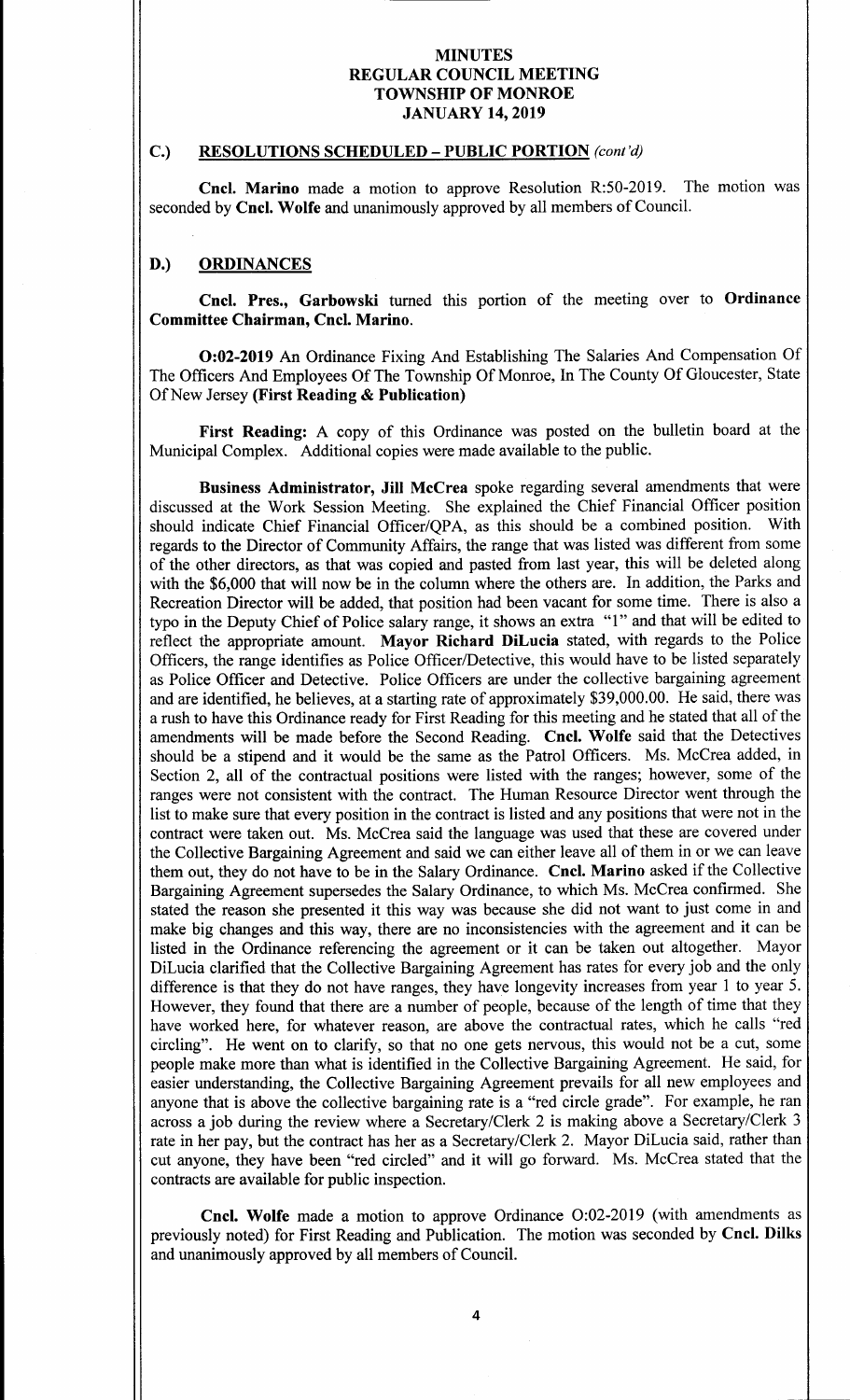# E.) REPORTS AND OTHER MATTERS

Cncl. Falcone announced that January 22, 2019 will be the Economic Development Commission Reorganization Meeting, after that time, she will have more to report.

Cncl. Marino reported that he attended the School Board Reorganization Meeting and there are a few changes; Fred Powell is President of the School Board and Jeff Simpler is Vice-President.

Cncl. O'Reilly reported that he attended the Open Space Committee Reorganization Meeting last week, there are some member vacancies as well as a couple of Alternate member vacancies, if anyone wishes to get involved. He is really looking forward to what they are going to be doing this year, because they have <sup>a</sup> lot of great ideas and they are working with the County on a lot of financial opportunities for grants.

Cncl. Wolfe reported that he attended the Parks and Recreation Meeting Commission on January 9, 2019. He congratulated Donna Park on being elected Chairperson and Brent Salvadori on being elected Vice-Chairperson.

Mayor DiLucia reported that he attended the Planning Board Reorganization Meeting; Andy Schwaiger was elected Chairperson and Obie O' Brien was elected Vice-Chairperson. Mayor DiLucia thanked Mike Calvello and Nick Mercado for the excellent job removing the snow for the residents of this town. As he has previously said, we are going to get <sup>a</sup> lot more cooperation with snow removal and we did, as the MUA assisted Public Works with the snow removal. He believes that we had about <sup>15</sup> vehicles out moving snow and he only received one complaint saying that we missed one street. Mayor DiLucia said a great job was done by everyone and hopefully we will not get any more snow, but with his luck, it will snow tomorrow.

Business Administrator, Jill McCrea had nothing specific to report, other than she has been getting acclimated for the past week. She thanked everyone for making her feel very welcome and she hopes to be an asset. She stated that they have accomplished <sup>a</sup> lot in the past week.

Director of Code Enforcement/Community Development, Ralph Manfredi stated that they are making their transition in Code Enforcement. Rosemary, Tara and Dan have been a big help showing him around the office with the "do's and don'ts". He is making some changes and it is going alright, it will take a little time, but they will get there.

Director of Community Affairs, Brandee Derieux stated that she is scheduled to take a tour of Glassboro's Community Office where they take care of their senior citizens. She would like to see if she can implement some of their programs, as they have a very extensive seniors program. Also, she has three different cleaning companies coming out to give quotes to get the Pfeiffer Community Center cleaned and detailed.

Director of Public Works, Nicholas Mercado thanked everyone for their kind words and inspiration, they are very much appreciated. He said, Mike Calvello did a great job with the crew, they have isolated some problem spots and they will try and get better the next time around. They used 150 tons of salt, which they have already put on order to replace. Hopefully; the next snow storm will not be for <sup>a</sup> while.

Cncl. Pres., Garbowski welcomed everyone and said he can see that everyone is working very hard and moving very quickly. He feels that we are going to accomplish quite a bit this year. He thanked everyone for all of their hard work.

## F.) GENERAL PUBLIC DISCUSSION

Cncl. Marino made a motion to open the General Public Discussion. The motion was seconded by Cncl. Falcone and unanimously approved by all members of Council.